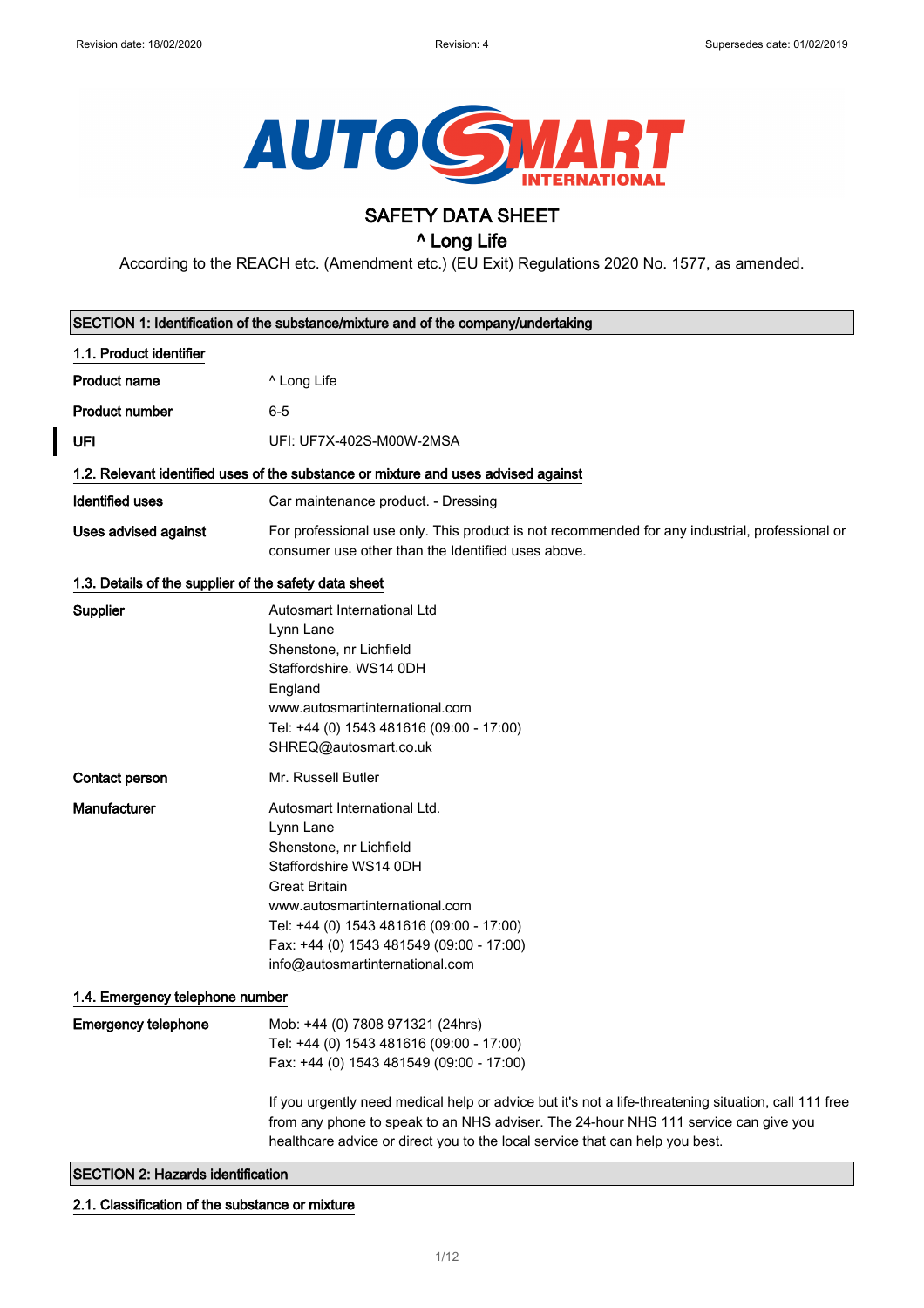# Classification (SI 2019 No. 720)

| <b>Physical hazards</b>         | Not Classified                                                                                                                                                                                     |
|---------------------------------|----------------------------------------------------------------------------------------------------------------------------------------------------------------------------------------------------|
| <b>Health hazards</b>           | Not Classified                                                                                                                                                                                     |
| <b>Environmental hazards</b>    | Not Classified                                                                                                                                                                                     |
| 2.2. Label elements             |                                                                                                                                                                                                    |
| <b>Hazard statements</b>        | EUH208 Contains reaction mass of: 5-chloro-2- methyl-4-isothiazolin-3-one [EC no. 247-500-<br>7] and 2-methyl-2H -isothiazol-3- one [EC no. 220-239-6] (3:1). May produce an allergic<br>reaction. |
| <b>Precautionary statements</b> | P501 Dispose of contents/ container in accordance with national regulations.<br>P333+P313 If skin irritation or rash occurs: Get medical advice/attention.                                         |
| <b>UFI</b>                      | UFI: UF7X-402S-M00W-2MSA                                                                                                                                                                           |
| 2.3. Other hazards              |                                                                                                                                                                                                    |

This product does not contain any substances classified as PBT or vPvB.

#### SECTION 3: Composition/information on ingredients

# 3.2. Mixtures Glycerine 10<15% CAS number: 56-81-5 EC number: 200-289-5 Substance with a Community workplace exposure limit. Classification

Not Classified

The full text for all hazard statements is displayed in Section 16.

# SECTION 4: First aid measures 4.1. Description of first aid measures General information Get medical attention immediately. Show this Safety Data Sheet to the medical personnel. Inhalation **Remove affected person from source of contamination**. Move affected person to fresh air and keep warm and at rest in a position comfortable for breathing. Maintain an open airway. Loosen tight clothing such as collar, tie or belt. When breathing is difficult, properly trained personnel may assist affected person by administering oxygen. Place unconscious person on their side in the recovery position and ensure breathing can take place. Ingestion **Rinse mouth thoroughly with water. Remove any dentures. Give a few small glasses of water** or milk to drink. Stop if the affected person feels sick as vomiting may be dangerous. Do not induce vomiting unless under the direction of medical personnel. If vomiting occurs, the head should be kept low so that vomit does not enter the lungs. Never give anything by mouth to an unconscious person. Move affected person to fresh air and keep warm and at rest in a position comfortable for breathing. Place unconscious person on their side in the recovery position and ensure breathing can take place. Maintain an open airway. Loosen tight clothing such as collar, tie or belt. Skin contact Rinse with water.

Eye contact **Rinse immediately with plenty of water.** Remove any contact lenses and open eyelids wide apart. Continue to rinse for at least 10 minutes.

Protection of first aiders First aid personnel should wear appropriate protective equipment during any rescue.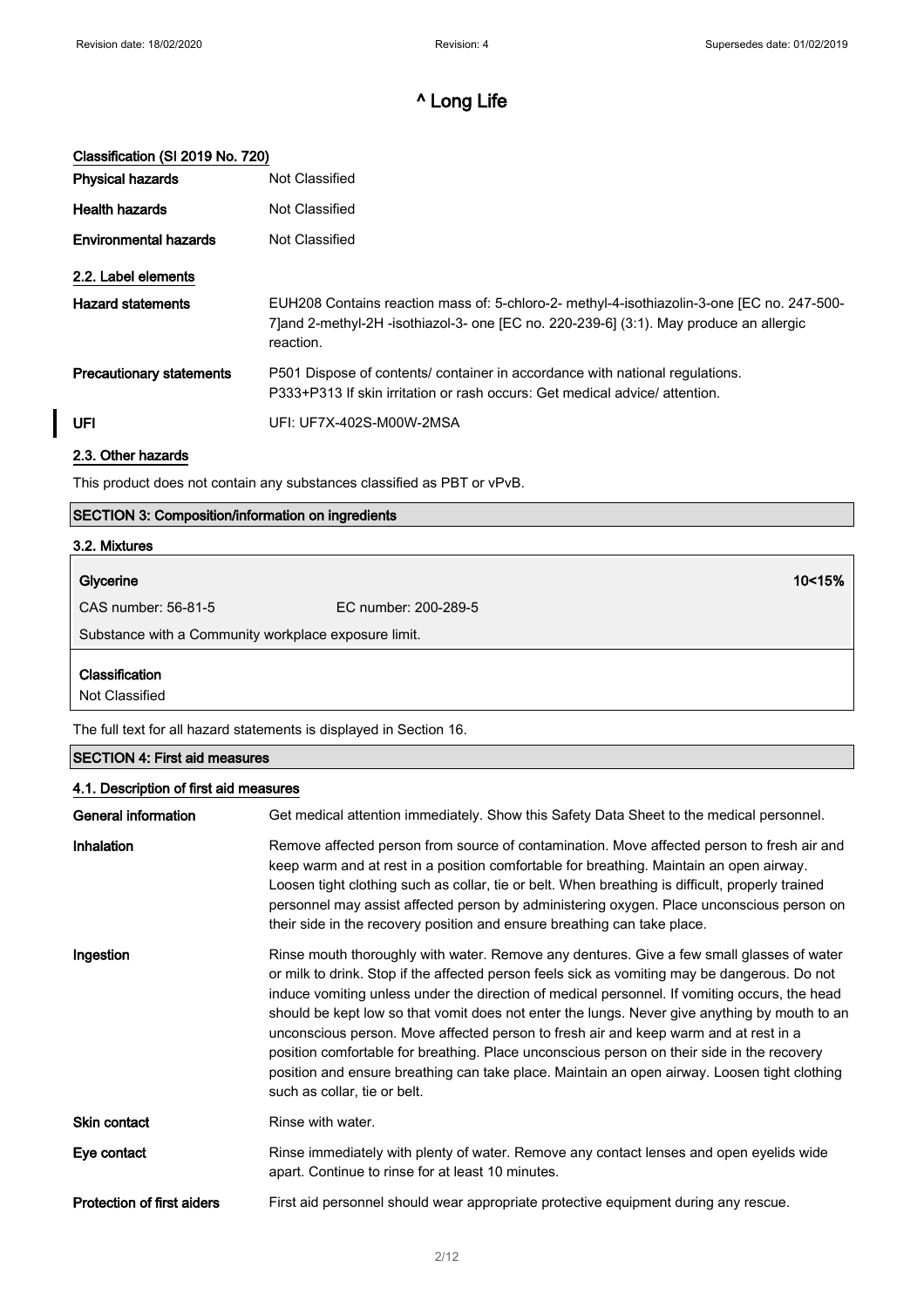#### 4.2. Most important symptoms and effects, both acute and delayed

| <b>General information</b>                                 | See Section 11 for additional information on health hazards. The severity of the symptoms<br>described will vary dependent on the concentration and the length of exposure.                                                                                                                                                                                                  |  |
|------------------------------------------------------------|------------------------------------------------------------------------------------------------------------------------------------------------------------------------------------------------------------------------------------------------------------------------------------------------------------------------------------------------------------------------------|--|
| <b>Inhalation</b>                                          | Prolonged inhalation of high concentrations may damage respiratory system.                                                                                                                                                                                                                                                                                                   |  |
| Ingestion                                                  | Gastrointestinal symptoms, including upset stomach. Fumes from the stomach contents may<br>be inhaled, resulting in the same symptoms as inhalation.                                                                                                                                                                                                                         |  |
| <b>Skin contact</b>                                        | Prolonged contact may cause dryness of the skin.                                                                                                                                                                                                                                                                                                                             |  |
| Eye contact                                                | May cause temporary eye irritation.                                                                                                                                                                                                                                                                                                                                          |  |
|                                                            | 4.3. Indication of any immediate medical attention and special treatment needed                                                                                                                                                                                                                                                                                              |  |
| Notes for the doctor                                       | Treat symptomatically.                                                                                                                                                                                                                                                                                                                                                       |  |
| Specific treatments                                        | No special treatment required.                                                                                                                                                                                                                                                                                                                                               |  |
| <b>SECTION 5: Firefighting measures</b>                    |                                                                                                                                                                                                                                                                                                                                                                              |  |
| 5.1. Extinguishing media                                   |                                                                                                                                                                                                                                                                                                                                                                              |  |
| Suitable extinguishing media                               | The product is not flammable. Extinguish with alcohol-resistant foam, carbon dioxide, dry<br>powder or water fog. Use fire-extinguishing media suitable for the surrounding fire.                                                                                                                                                                                            |  |
| Unsuitable extinguishing<br>media                          | Do not use water jet as an extinguisher, as this will spread the fire.                                                                                                                                                                                                                                                                                                       |  |
| 5.2. Special hazards arising from the substance or mixture |                                                                                                                                                                                                                                                                                                                                                                              |  |
| Specific hazards                                           | Containers can burst violently or explode when heated, due to excessive pressure build-up.                                                                                                                                                                                                                                                                                   |  |
| <b>Hazardous combustion</b><br>products                    | Thermal decomposition or combustion products may include the following substances:<br>Harmful gases or vapours.                                                                                                                                                                                                                                                              |  |
| 5.3. Advice for firefighters                               |                                                                                                                                                                                                                                                                                                                                                                              |  |
| Protective actions during<br>firefighting                  | Avoid breathing fire gases or vapours. Evacuate area. Cool containers exposed to heat with<br>water spray and remove them from the fire area if it can be done without risk. Cool containers<br>exposed to flames with water until well after the fire is out. If a leak or spill has not ignited, use<br>water spray to disperse vapours and protect men stopping the leak. |  |
| Special protective equipment<br>for firefighters           | Wear positive-pressure self-contained breathing apparatus (SCBA) and appropriate protective<br>clothing. Firefighter's clothing will provide a basic level of protection for chemical incidents.                                                                                                                                                                             |  |
| <b>SECTION 6: Accidental release measures</b>              |                                                                                                                                                                                                                                                                                                                                                                              |  |
|                                                            | 6.1. Personal precautions, protective equipment and emergency procedures                                                                                                                                                                                                                                                                                                     |  |
| <b>Personal precautions</b>                                | No action shall be taken without appropriate training or involving any personal risk. Keep                                                                                                                                                                                                                                                                                   |  |

unnecessary and unprotected personnel away from the spillage. Wear protective clothing as described in Section 8 of this safety data sheet. Follow precautions for safe handling described in this safety data sheet. Wash thoroughly after dealing with a spillage. Ensure procedures and training for emergency decontamination and disposal are in place. Do not touch or walk into spilled material.

#### 6.2. Environmental precautions

Environmental precautions Large Spillages: Inform the relevant authorities if environmental pollution occurs (sewers, waterways, soil or air).

#### 6.3. Methods and material for containment and cleaning up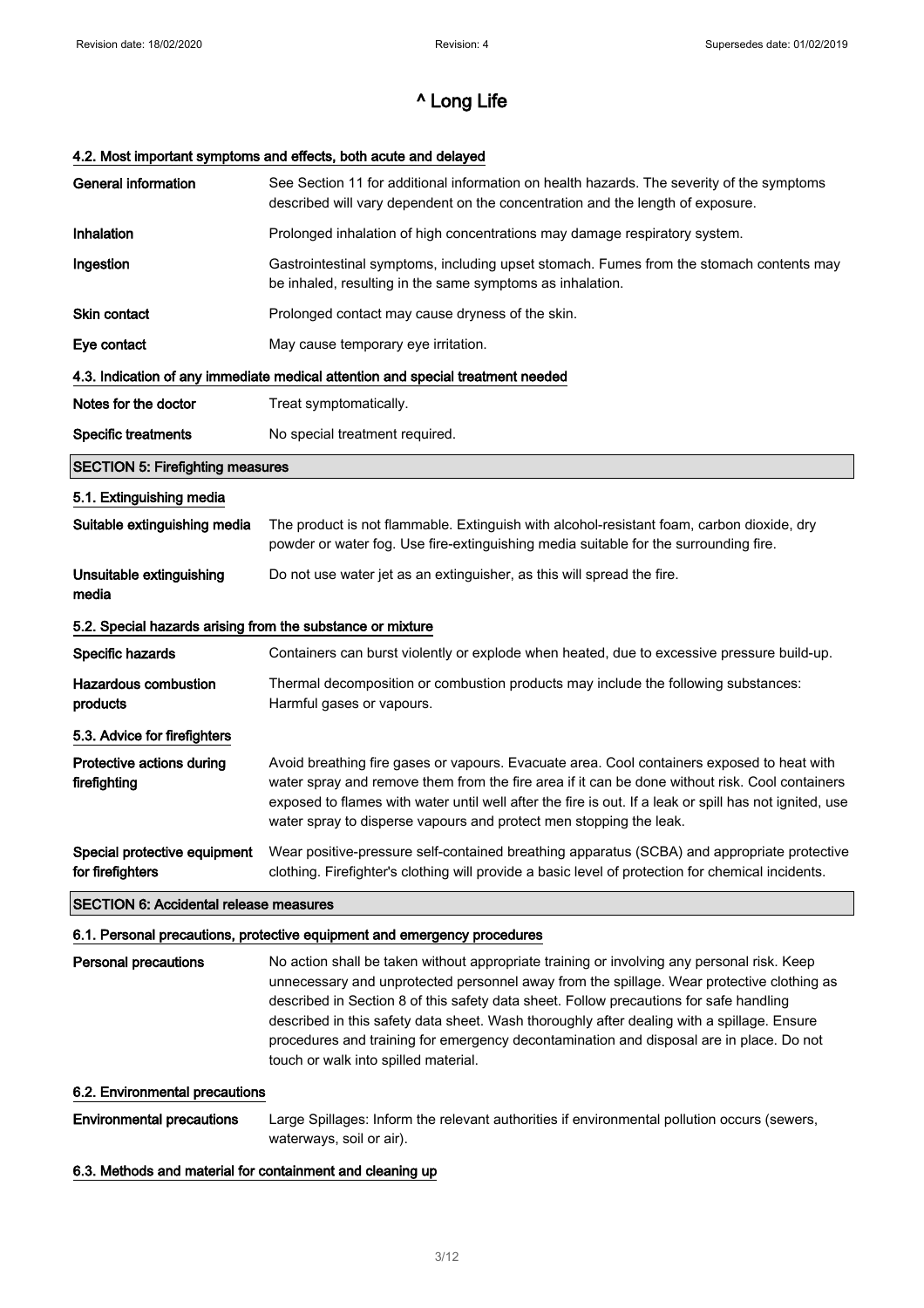| Methods for cleaning up                                 | Wear protective clothing as described in Section 8 of this safety data sheet. Clear up spills<br>immediately and dispose of waste safely. Approach the spillage from upwind. Small Spillages:<br>If the product is soluble in water, dilute the spillage with water and mop it up. Alternatively, or<br>if it is not water-soluble, absorb the spillage with an inert, dry material and place it in a suitable<br>waste disposal container. Large Spillages: If leakage cannot be stopped, evacuate area.<br>Flush spilled material into an effluent treatment plant, or proceed as follows. Contain and<br>absorb spillage with sand, earth or other non-combustible material. Place waste in labelled,<br>sealed containers. Clean contaminated objects and areas thoroughly, observing<br>environmental regulations. Flush contaminated area with plenty of water. Wash thoroughly<br>after dealing with a spillage. Following dilution, discharge to the sewer with plenty of water<br>may be permitted. The requirements of the local water authority must be complied with if<br>contaminated water is flushed directly to the sewer. Dispose of waste to licensed waste<br>disposal site in accordance with the requirements of the local Waste Disposal Authority. |
|---------------------------------------------------------|----------------------------------------------------------------------------------------------------------------------------------------------------------------------------------------------------------------------------------------------------------------------------------------------------------------------------------------------------------------------------------------------------------------------------------------------------------------------------------------------------------------------------------------------------------------------------------------------------------------------------------------------------------------------------------------------------------------------------------------------------------------------------------------------------------------------------------------------------------------------------------------------------------------------------------------------------------------------------------------------------------------------------------------------------------------------------------------------------------------------------------------------------------------------------------------------------------------------------------------------------------------------------|
| 6.4. Reference to other sections                        |                                                                                                                                                                                                                                                                                                                                                                                                                                                                                                                                                                                                                                                                                                                                                                                                                                                                                                                                                                                                                                                                                                                                                                                                                                                                            |
| Reference to other sections                             | For personal protection, see Section 8. See Section 11 for additional information on health<br>hazards. See Section 12 for additional information on ecological hazards. For waste disposal,<br>see Section 13.                                                                                                                                                                                                                                                                                                                                                                                                                                                                                                                                                                                                                                                                                                                                                                                                                                                                                                                                                                                                                                                            |
| <b>SECTION 7: Handling and storage</b>                  |                                                                                                                                                                                                                                                                                                                                                                                                                                                                                                                                                                                                                                                                                                                                                                                                                                                                                                                                                                                                                                                                                                                                                                                                                                                                            |
| 7.1. Precautions for safe handling                      |                                                                                                                                                                                                                                                                                                                                                                                                                                                                                                                                                                                                                                                                                                                                                                                                                                                                                                                                                                                                                                                                                                                                                                                                                                                                            |
| <b>Usage precautions</b>                                | Read and follow manufacturer's recommendations. Wear protective clothing as described in<br>Section 8 of this safety data sheet. Keep away from food, drink and animal feeding stuffs.<br>Handle all packages and containers carefully to minimise spills. Keep container tightly sealed<br>when not in use. Do not handle until all safety precautions have been read and understood.<br>Do not handle broken packages without protective equipment.                                                                                                                                                                                                                                                                                                                                                                                                                                                                                                                                                                                                                                                                                                                                                                                                                      |
| Advice on general<br>occupational hygiene               | Wash promptly if skin becomes contaminated. Take off contaminated clothing. Wash<br>contaminated clothing before reuse. Do not eat, drink or smoke when using this product.<br>Wash at the end of each work shift and before eating, smoking and using the toilet. Change<br>work clothing daily before leaving workplace.                                                                                                                                                                                                                                                                                                                                                                                                                                                                                                                                                                                                                                                                                                                                                                                                                                                                                                                                                 |
|                                                         | 7.2. Conditions for safe storage, including any incompatibilities                                                                                                                                                                                                                                                                                                                                                                                                                                                                                                                                                                                                                                                                                                                                                                                                                                                                                                                                                                                                                                                                                                                                                                                                          |
| <b>Storage precautions</b>                              | Store away from incompatible materials (see Section 10). Store in accordance with local<br>regulations. Keep only in the original container. Keep container tightly closed, in a cool, well<br>ventilated place. Keep containers upright. Protect containers from damage. Bund storage<br>facilities to prevent soil and water pollution in the event of spillage. The storage area floor<br>should be leak-tight, jointless and not absorbent.                                                                                                                                                                                                                                                                                                                                                                                                                                                                                                                                                                                                                                                                                                                                                                                                                            |
| Storage class                                           | Unspecified storage.                                                                                                                                                                                                                                                                                                                                                                                                                                                                                                                                                                                                                                                                                                                                                                                                                                                                                                                                                                                                                                                                                                                                                                                                                                                       |
| 7.3. Specific end use(s)                                |                                                                                                                                                                                                                                                                                                                                                                                                                                                                                                                                                                                                                                                                                                                                                                                                                                                                                                                                                                                                                                                                                                                                                                                                                                                                            |
| Specific end use(s)                                     | The identified uses for this product are detailed in Section 1.2.                                                                                                                                                                                                                                                                                                                                                                                                                                                                                                                                                                                                                                                                                                                                                                                                                                                                                                                                                                                                                                                                                                                                                                                                          |
| <b>SECTION 8: Exposure controls/Personal protection</b> |                                                                                                                                                                                                                                                                                                                                                                                                                                                                                                                                                                                                                                                                                                                                                                                                                                                                                                                                                                                                                                                                                                                                                                                                                                                                            |
| 8.1. Control parameters<br>Occupational exposure limits |                                                                                                                                                                                                                                                                                                                                                                                                                                                                                                                                                                                                                                                                                                                                                                                                                                                                                                                                                                                                                                                                                                                                                                                                                                                                            |

#### Glycerine

Long-term exposure limit (8-hour TWA): WEL 10 mg/m<sup>3</sup> mist WEL = Workplace Exposure Limit.

## 8.2. Exposure controls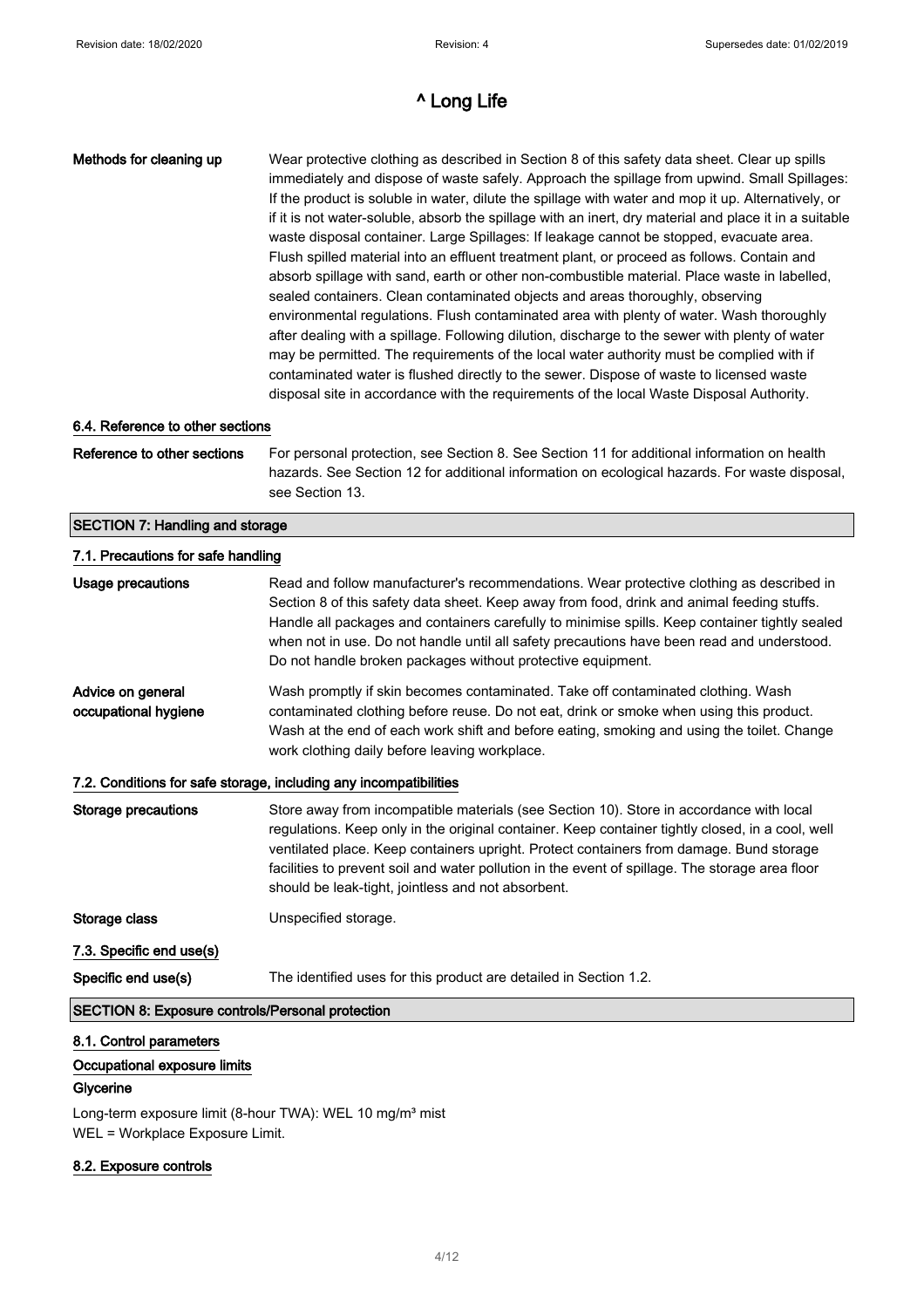#### Protective equipment



controls

Appropriate engineering Provide adequate ventilation. Personal, workplace environment or biological monitoring may be required to determine the effectiveness of the ventilation or other control measures and/or the necessity to use respiratory protective equipment. Use process enclosures, local exhaust ventilation or other engineering controls as the primary means to minimise worker exposure. Personal protective equipment should only be used if worker exposure cannot be controlled adequately by the engineering control measures. Ensure control measures are regularly inspected and maintained. Ensure operatives are trained to minimise exposure.

Eye/face protection Eyewear complying with an approved standard should be worn if a risk assessment indicates eye contact is possible. Personal protective equipment that provides appropriate eye and face protection should be worn. Unless the assessment indicates a higher degree of protection is required, the following protection should be worn: Tight-fitting safety glasses.

Hand protection **Chemical-resistant, impervious gloves complying with an approved standard should be worn if** a risk assessment indicates skin contact is possible. The most suitable glove should be chosen in consultation with the glove supplier/manufacturer, who can provide information about the breakthrough time of the glove material. The breakthrough time for any glove material may be different for different glove manufacturers. To protect hands from chemicals, wear gloves that are proven to be impervious to the chemical and resist degradation. Considering the data specified by the glove manufacturer, check during use that the gloves are retaining their protective properties and change them as soon as any deterioration is detected. Frequent changes are recommended. The choice of protective gloves depends upon the chemicals being handled, and the conditions of work and use. When used with mixtures, the protection time of gloves cannot be accurately estimated. Gloves made from the following material may provide suitable chemical protection: Nitrile rubber. Thickness: > 0.2 mm The selected gloves should have a breakthrough time of at least 0.5 hours. Glove thickness is not necessarily a good measure of glove resistance as the permeation rate will depend on the exact glove composition. Repeated exposure to chemicals will degrade the ability of the glove to provide resistance to chemicals. Specific work environments and material handling practices may vary, therefore safety procedures should be developed for each intended application. Use thin cotton gloves inside natural rubber gloves if there is an allergy risk to natural rubber.

Other skin and body protection Appropriate footwear and additional protective clothing complying with an approved standard should be worn if a risk assessment indicates skin contamination is possible.

Hygiene measures **Provide eyewash station and safety shower**. Contaminated work clothing should not be allowed out of the workplace. Wash contaminated clothing before reuse. Clean equipment and the work area every day. Good personal hygiene procedures should be implemented. Wash at the end of each work shift and before eating, smoking and using the toilet. When using do not eat, drink or smoke. Preventive industrial medical examinations should be carried out. Warn cleaning personnel of any hazardous properties of the product.

Respiratory protection Respiratory protection complying with an approved standard should be worn if a risk assessment indicates inhalation of contaminants is possible. Ensure all respiratory protective equipment is suitable for its intended use and is 'UKCA'-marked. Check that the respirator fits tightly and the filter is changed regularly. Gas and combination filter cartridges suitable for intended use should be used. Full face mask respirators with replaceable filter cartridges suitable for intended use should be used. Half mask and quarter mask respirators with replaceable filter cartridges suitable for intended use should be used.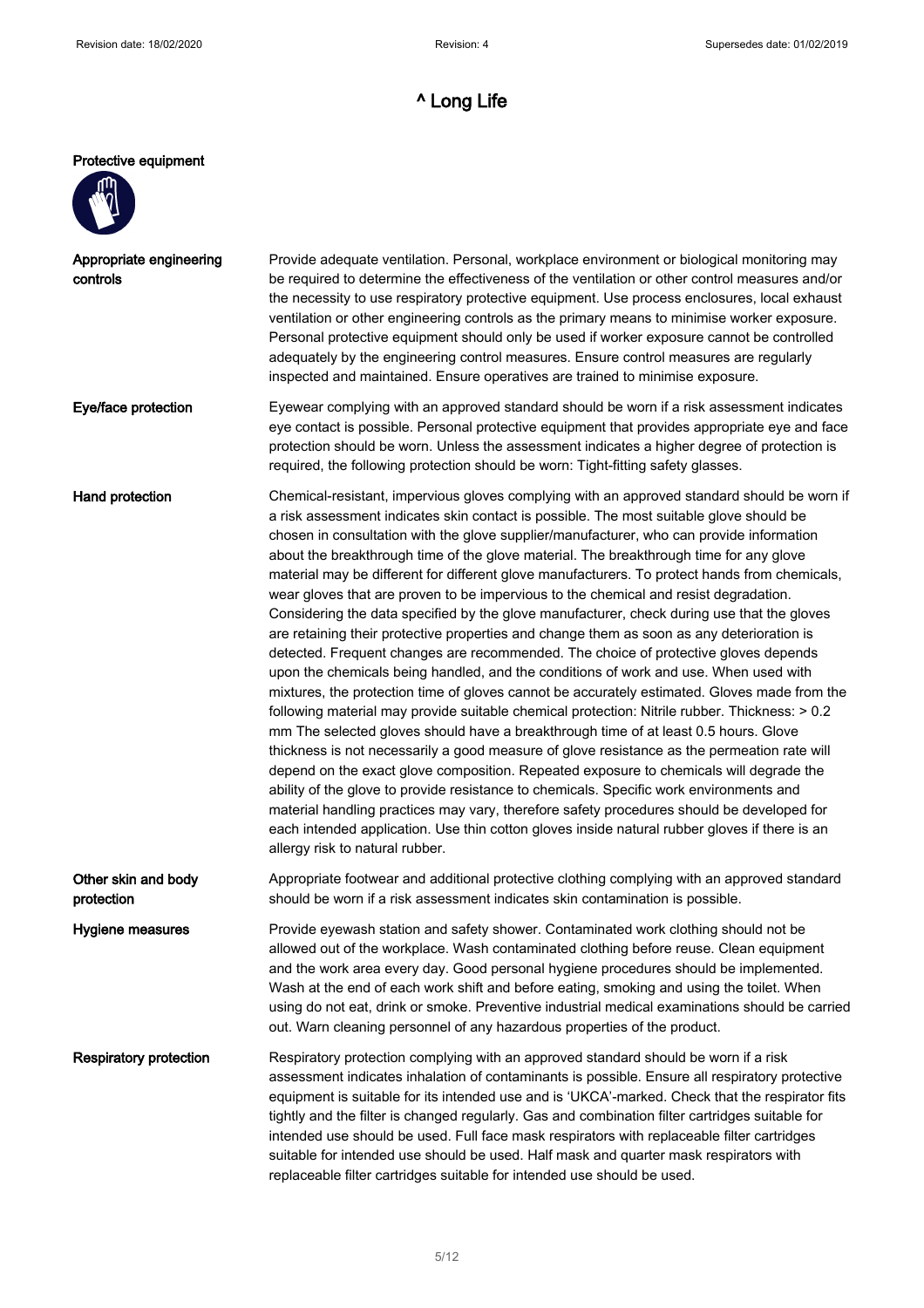| <b>Environmental exposure</b> | Keep container tightly sealed when not in use. |
|-------------------------------|------------------------------------------------|
| controls                      |                                                |

# SECTION 9: Physical and chemical properties

| 9.1. Information on basic physical and chemical properties |                                                                                                                                                       |
|------------------------------------------------------------|-------------------------------------------------------------------------------------------------------------------------------------------------------|
| Appearance                                                 | Liquid.                                                                                                                                               |
| Colour                                                     | White/off-white. Purple.                                                                                                                              |
| Odour                                                      | Pleasant, agreeable.                                                                                                                                  |
| <b>Odour threshold</b>                                     | Not available.                                                                                                                                        |
| pH                                                         | pH (concentrated solution): $\sim$ 7.0 pH (diluted solution): $\sim$ 7.0 @ 1%                                                                         |
| <b>Melting point</b>                                       | $\sim 0^{\circ}C$                                                                                                                                     |
| Initial boiling point and range                            | ~100°C @ 760 mm Hg                                                                                                                                    |
| Flash point                                                | $>100^{\circ}$ C                                                                                                                                      |
| <b>Evaporation rate</b>                                    | Not available.                                                                                                                                        |
| Upper/lower flammability or<br>explosive limits            | Not available.                                                                                                                                        |
| Vapour pressure                                            | Not applicable.                                                                                                                                       |
| <b>Relative density</b>                                    | $\sim$ 1.023 @ 20 $^{\circ}$ C                                                                                                                        |
| Solubility(ies)                                            | Soluble in water. Miscible with water.                                                                                                                |
| <b>Partition coefficient</b>                               | Not available.                                                                                                                                        |
| Auto-ignition temperature                                  | Not available.                                                                                                                                        |
| <b>Decomposition Temperature</b>                           | Not available.                                                                                                                                        |
| <b>Viscosity</b>                                           | $\sim$ 1 cSt @ 20 $^{\circ}$ C                                                                                                                        |
| <b>Oxidising properties</b>                                | Does not meet the criteria for classification as oxidising.                                                                                           |
| <b>Comments</b>                                            | Information declared as "Not available" or "Not applicable" is not considered to be relevant to<br>the implementation of the proper control measures. |
| 9.2. Other information                                     |                                                                                                                                                       |
| Volatile organic compound                                  | This product contains a maximum VOC content of 0 g/litre.                                                                                             |
| <b>SECTION 10: Stability and reactivity</b>                |                                                                                                                                                       |
| 10.1. Reactivity                                           |                                                                                                                                                       |
| Reactivity                                                 | See the other subsections of this section for further details.                                                                                        |
| 10.2. Chemical stability                                   |                                                                                                                                                       |
| <b>Stability</b>                                           | Stable at normal ambient temperatures and when used as recommended. Stable under the<br>prescribed storage conditions.                                |
| 10.3. Possibility of hazardous reactions                   |                                                                                                                                                       |
| Possibility of hazardous<br>reactions                      | No potentially hazardous reactions known.                                                                                                             |
| 10.4. Conditions to avoid                                  |                                                                                                                                                       |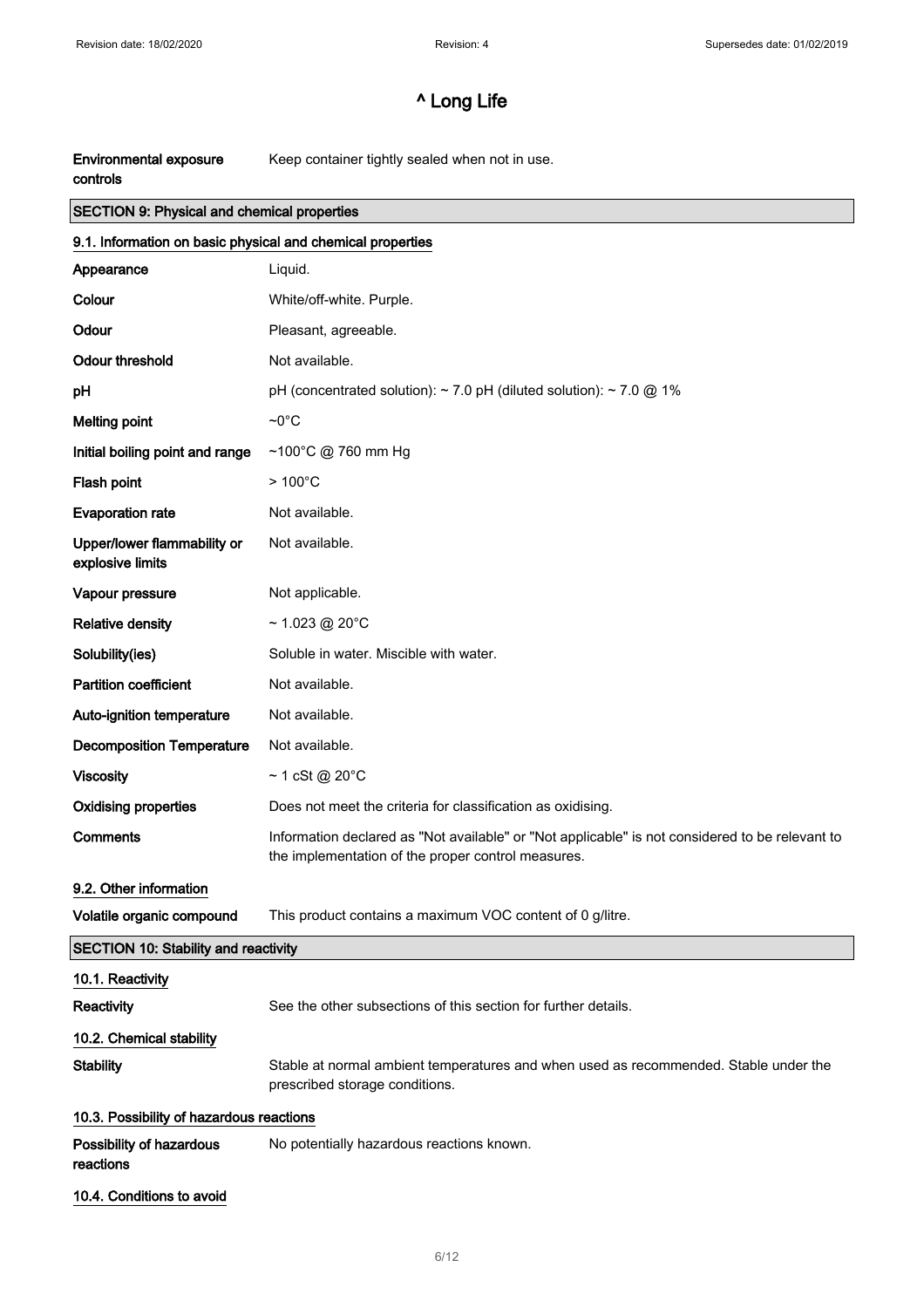$\hat{\mathcal{A}}$ 

# ^ Long Life

| <b>Conditions to avoid</b>                                           | There are no known conditions that are likely to result in a hazardous situation.                                                                                       |
|----------------------------------------------------------------------|-------------------------------------------------------------------------------------------------------------------------------------------------------------------------|
| 10.5. Incompatible materials                                         |                                                                                                                                                                         |
| <b>Materials to avoid</b>                                            | No specific material or group of materials is likely to react with the product to produce a<br>hazardous situation.                                                     |
| 10.6. Hazardous decomposition products                               |                                                                                                                                                                         |
| Hazardous decomposition<br>products                                  | Does not decompose when used and stored as recommended. Thermal decomposition or<br>combustion products may include the following substances: Harmful gases or vapours. |
| <b>SECTION 11: Toxicological information</b>                         |                                                                                                                                                                         |
| 11.1. Information on toxicological effects                           |                                                                                                                                                                         |
| Acute toxicity - oral<br>Notes (oral LD <sub>50</sub> )              | Based on available data the classification criteria are not met.                                                                                                        |
|                                                                      |                                                                                                                                                                         |
| Acute toxicity - dermal<br>Notes (dermal LD <sub>50</sub> )          | Based on available data the classification criteria are not met.                                                                                                        |
| Acute toxicity - inhalation                                          |                                                                                                                                                                         |
| Notes (inhalation LC <sub>50</sub> )                                 | Based on available data the classification criteria are not met.                                                                                                        |
| Skin corrosion/irritation                                            |                                                                                                                                                                         |
| Animal data                                                          | Based on available data the classification criteria are not met.                                                                                                        |
| <b>Extreme pH</b>                                                    | Moderate $pH$ ( $> 2$ and $< 11.5$ ).                                                                                                                                   |
| Serious eye damage/irritation                                        |                                                                                                                                                                         |
| Serious eye damage/irritation                                        | Based on available data the classification criteria are not met.                                                                                                        |
| <b>Respiratory sensitisation</b><br><b>Respiratory sensitisation</b> | Based on available data the classification criteria are not met.                                                                                                        |
| <b>Skin sensitisation</b>                                            |                                                                                                                                                                         |
| <b>Skin sensitisation</b>                                            | Based on available data the classification criteria are not met.                                                                                                        |
| Germ cell mutagenicity                                               |                                                                                                                                                                         |
| Genotoxicity - in vitro                                              | Based on available data the classification criteria are not met.                                                                                                        |
| Carcinogenicity                                                      |                                                                                                                                                                         |
| Carcinogenicity                                                      | Based on available data the classification criteria are not met.                                                                                                        |
| <b>Reproductive toxicity</b>                                         |                                                                                                                                                                         |
| Reproductive toxicity - fertility                                    | Based on available data the classification criteria are not met.                                                                                                        |
| Reproductive toxicity -<br>development                               | Based on available data the classification criteria are not met.                                                                                                        |
| Specific target organ toxicity - single exposure                     |                                                                                                                                                                         |
| STOT - single exposure                                               | Not classified as a specific target organ toxicant after a single exposure.                                                                                             |
| Specific target organ toxicity - repeated exposure                   |                                                                                                                                                                         |
| STOT - repeated exposure                                             | Not classified as a specific target organ toxicant after repeated exposure.                                                                                             |
| <b>Aspiration hazard</b><br>Aspiration hazard                        | Based on available data the classification criteria are not met.                                                                                                        |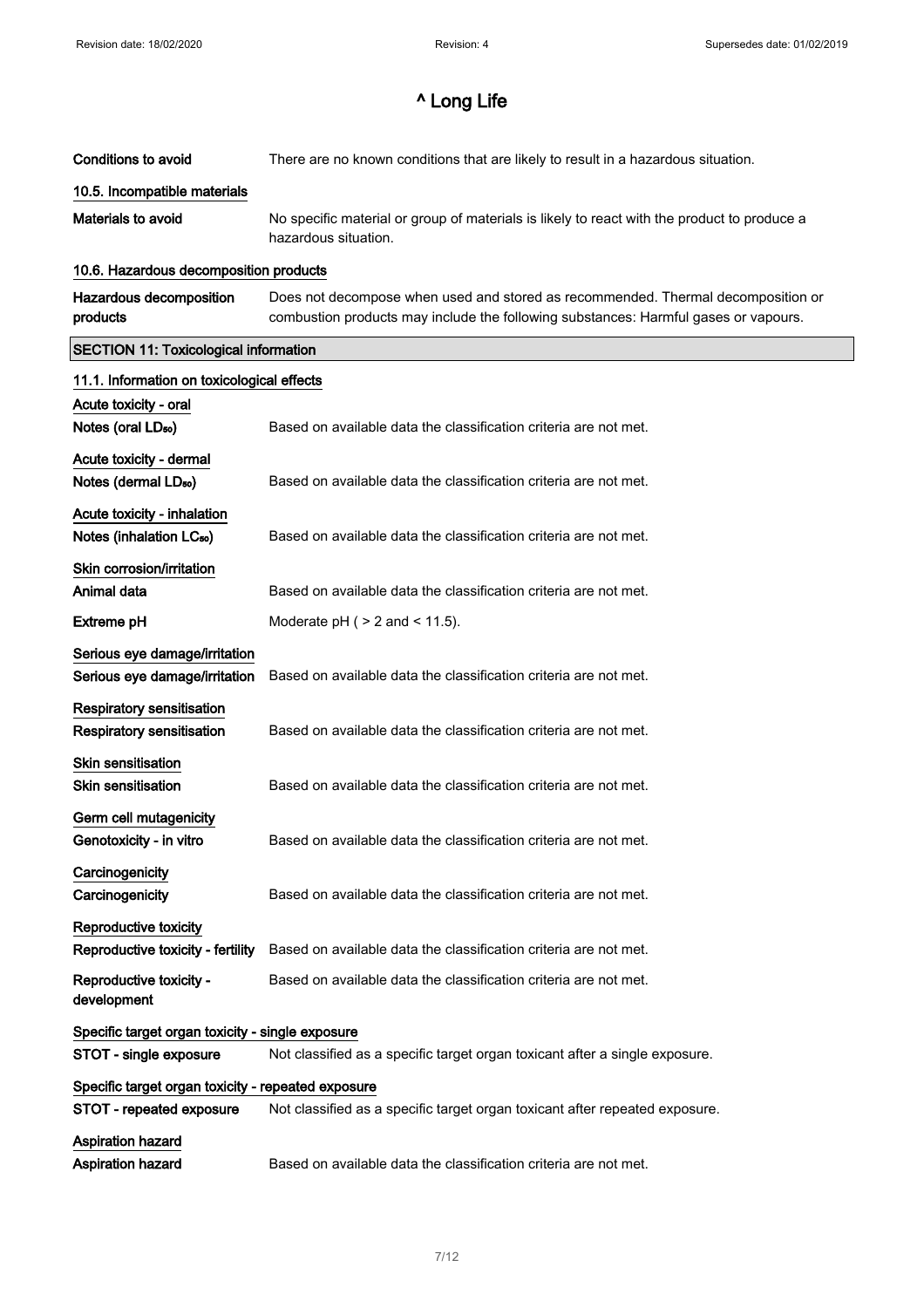| <b>General information</b>          | The severity of the symptoms described will vary dependent on the concentration and the<br>length of exposure.                                       |
|-------------------------------------|------------------------------------------------------------------------------------------------------------------------------------------------------|
| Inhalation                          | Prolonged inhalation of high concentrations may damage respiratory system.                                                                           |
| Ingestion                           | Gastrointestinal symptoms, including upset stomach. Fumes from the stomach contents may<br>be inhaled, resulting in the same symptoms as inhalation. |
| <b>Skin contact</b>                 | Prolonged contact may cause dryness of the skin.                                                                                                     |
| Eye contact                         | May cause temporary eye irritation.                                                                                                                  |
| Acute and chronic health<br>hazards | Because of the product's quantity and composition, the health hazard is regarded as low. No<br>specific long-term effects known.                     |
| Route of exposure                   | Ingestion Inhalation Skin and/or eye contact                                                                                                         |
| Target organs                       | No specific target organs known.                                                                                                                     |
| Medical symptoms                    | No specific symptoms noted, but this chemical may still have adverse health impact, either in<br>general or on certain individuals.                  |

## Toxicological information on ingredients.

## Glycerine

|                        | Other health effects                                       | There is no evidence that the product can cause cancer.                                                                            |
|------------------------|------------------------------------------------------------|------------------------------------------------------------------------------------------------------------------------------------|
|                        | Acute toxicity - oral                                      |                                                                                                                                    |
|                        | Acute toxicity oral (LD <sub>50</sub><br>mg/kg)            | 12,600.0                                                                                                                           |
|                        | <b>Species</b>                                             | Rat                                                                                                                                |
|                        | Acute toxicity - dermal                                    |                                                                                                                                    |
|                        | Acute toxicity dermal (LD <sub>50</sub> 10,000.0<br>mg/kg) |                                                                                                                                    |
|                        | <b>Species</b>                                             | Rabbit                                                                                                                             |
|                        |                                                            |                                                                                                                                    |
|                        | <b>Target organs</b>                                       | No specific target organs known.                                                                                                   |
|                        | SECTION 12: Ecological information                         |                                                                                                                                    |
| Ecotoxicity            |                                                            | Not regarded as dangerous for the environment. However, large or frequent spills may have<br>hazardous effects on the environment. |
|                        | Ecological information on ingredients.                     |                                                                                                                                    |
|                        |                                                            | Glycerine                                                                                                                          |
|                        | Ecotoxicity                                                | The product is not expected to be hazardous to the environment.                                                                    |
| 12.1. Toxicity         |                                                            |                                                                                                                                    |
| <b>Toxicity</b>        |                                                            | Based on available data the classification criteria are not met.                                                                   |
| Acute aquatic toxicity |                                                            |                                                                                                                                    |

Acute toxicity - fish Not determined. Acute toxicity - aquatic Not determined.

invertebrates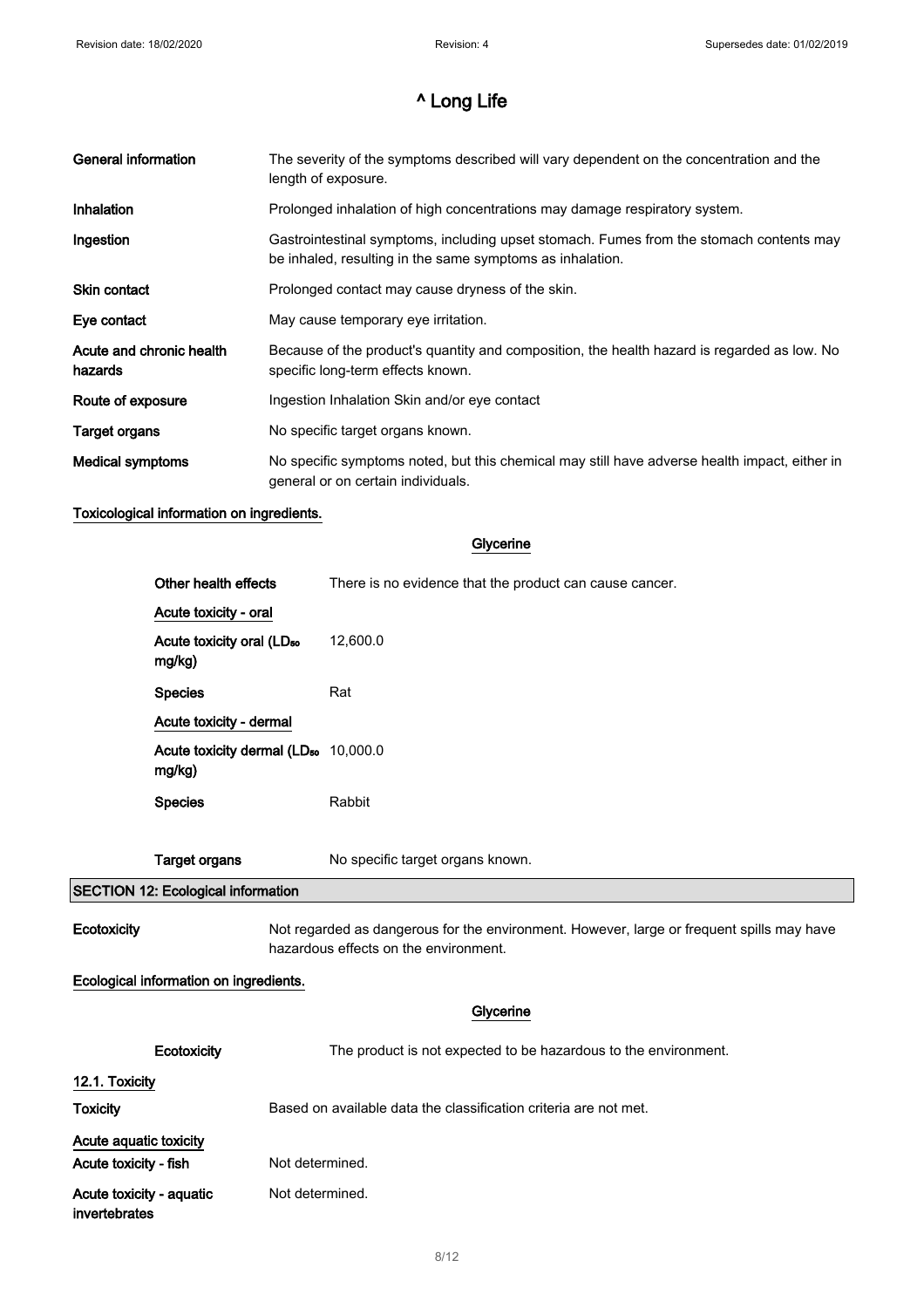| Acute toxicity - aquatic plants | Not determined. |
|---------------------------------|-----------------|
|                                 |                 |

Acute toxicity - Not determined.

microorganisms

Acute toxicity - terrestrial Not determined.

## Ecological information on ingredients.

## **Glycerine**

## Acute aquatic toxicity

| Acute toxicity - fish                     | LC50, 96 hours: $\sim$ 54000 mg/l, Oncorhynchus mykiss (Rainbow trout) |
|-------------------------------------------|------------------------------------------------------------------------|
| Acute toxicity - aquatic<br>invertebrates | $EC_{50}$ , : > 10000 mg/l, Daphnia magna                              |
| Acute toxicity -<br>microorganisms        | $EC_{50}$ , 48 hours: $> 1000$ mg/l, Activated sludge                  |

#### 12.2. Persistence and degradability

Persistence and degradability The degradability of the product is not known.

#### Ecological information on ingredients.

## Glycerine

Persistence and degradability The product is biodegradable.

## 12.3. Bioaccumulative potential

 $\overline{\phantom{a}}$ 

Bioaccumulative potential No data available on bioaccumulation.

Partition coefficient Not available.

## Ecological information on ingredients.

|                                        |                                            | Glycerine                                                                                  |  |
|----------------------------------------|--------------------------------------------|--------------------------------------------------------------------------------------------|--|
|                                        | Bioaccumulative potential                  | The product does not contain any substances expected to be bioaccumulating.                |  |
|                                        | <b>Partition coefficient</b>               | : $1.76/2.6$                                                                               |  |
| 12.4. Mobility in soil                 |                                            |                                                                                            |  |
| Mobility                               |                                            | The product is water-soluble and may spread in water systems. The product is non-volatile. |  |
| Ecological information on ingredients. |                                            |                                                                                            |  |
|                                        |                                            | Glycerine                                                                                  |  |
|                                        | <b>Mobility</b>                            | The product is soluble in water.                                                           |  |
|                                        | 12.5. Results of PBT and vPvB assessment   |                                                                                            |  |
| Results of PBT and vPvB<br>assessment  |                                            | This product does not contain any substances classified as PBT or vPvB.                    |  |
| 12.6. Other adverse effects            |                                            |                                                                                            |  |
| Other adverse effects                  |                                            | None known.                                                                                |  |
|                                        | <b>SECTION 13: Disposal considerations</b> |                                                                                            |  |
|                                        |                                            |                                                                                            |  |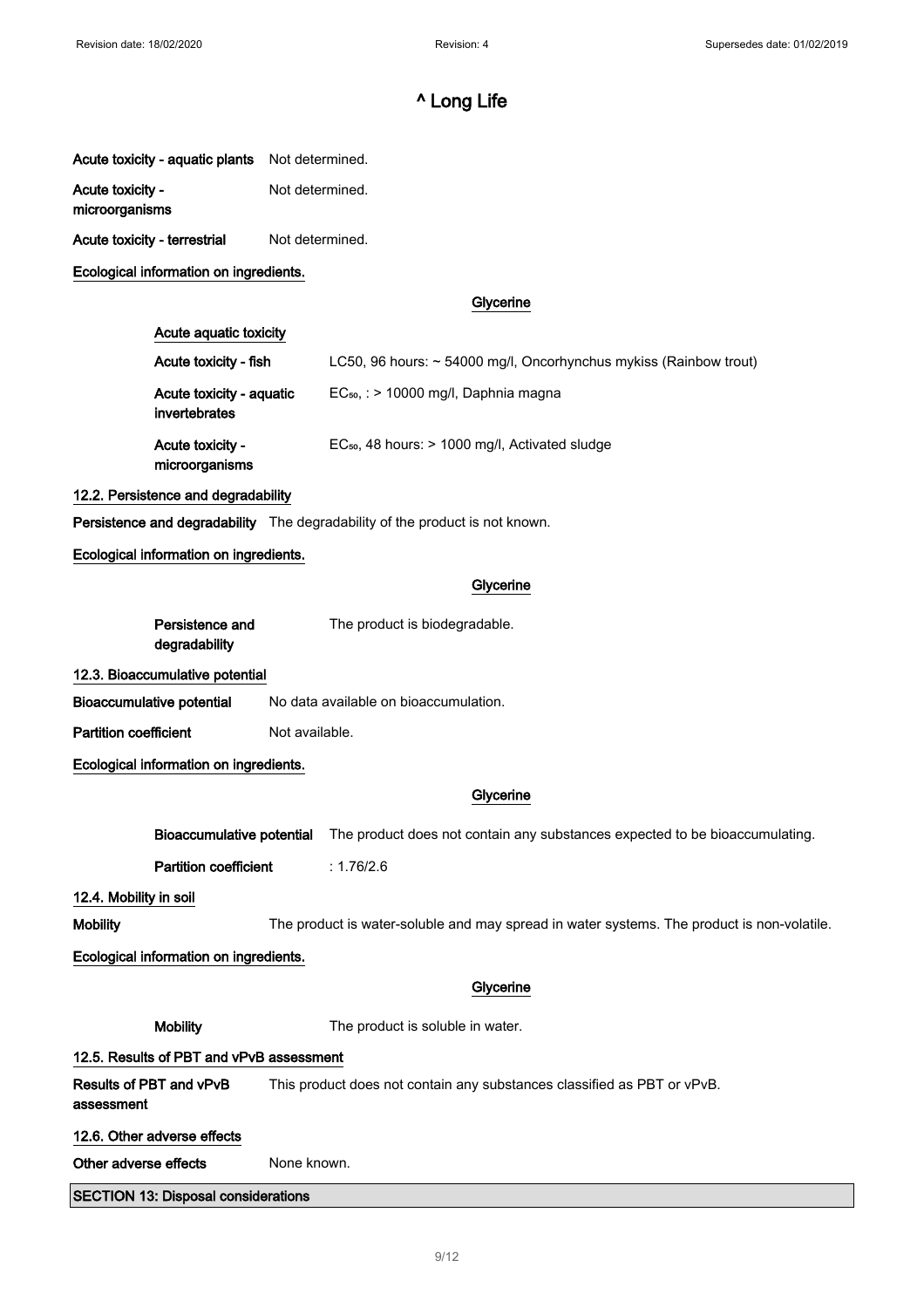#### 13.1. Waste treatment methods

| General information | The generation of waste should be minimised or avoided wherever possible. Reuse or recycle<br>products wherever possible. This material and its container must be disposed of in a safe<br>way. Disposal of this product, process solutions, residues and by-products should at all times<br>comply with the requirements of environmental protection and waste disposal legislation and<br>any local authority requirements. When handling waste, the safety precautions applying to<br>handling of the product should be considered. Care should be taken when handling emptied<br>containers that have not been thoroughly cleaned or rinsed out. Empty containers or liners<br>may retain some product residues and hence be potentially hazardous. |
|---------------------|---------------------------------------------------------------------------------------------------------------------------------------------------------------------------------------------------------------------------------------------------------------------------------------------------------------------------------------------------------------------------------------------------------------------------------------------------------------------------------------------------------------------------------------------------------------------------------------------------------------------------------------------------------------------------------------------------------------------------------------------------------|
| Disposal methods    | Do not empty into drains. Dispose of surplus products and those that cannot be recycled via a<br>licensed waste disposal contractor. Waste, residues, empty containers, discarded work<br>clothes and contaminated cleaning materials should be collected in designated containers,<br>labelled with their contents. Waste packaging should be collected for reuse or recycling.<br>Incineration or landfill should only be considered when recycling is not feasible.                                                                                                                                                                                                                                                                                  |
|                     |                                                                                                                                                                                                                                                                                                                                                                                                                                                                                                                                                                                                                                                                                                                                                         |

## SECTION 14: Transport information

General The product is not covered by international regulations on the transport of dangerous goods (IMDG, IATA, ADR/RID).

### 14.1. UN number

Not applicable.

#### 14.2. UN proper shipping name

Not applicable.

#### 14.3. Transport hazard class(es)

No transport warning sign required.

#### Transport labels

No transport warning sign required.

#### 14.4. Packing group

Not applicable.

## 14.5. Environmental hazards

# Environmentally hazardous substance/marine pollutant

No.

## 14.6. Special precautions for user

Not applicable.

#### 14.7. Transport in bulk according to Annex II of MARPOL and the IBC Code

Transport in bulk according to Not applicable. Annex II of MARPOL 73/78 and the IBC Code

## SECTION 15: Regulatory information

## 15.1. Safety, health and environmental regulations/legislation specific for the substance or mixture

| National regulations | Health and Safety at Work etc. Act 1974 (as amended).                       |
|----------------------|-----------------------------------------------------------------------------|
|                      | The Carriage of Dangerous Goods and Use of Transportable Pressure Equipment |
|                      | Regulations 2009 (SI 2009 No. 1348) (as amended) ["CDG 2009"].              |
|                      | EH40/2005 Workplace exposure limits.                                        |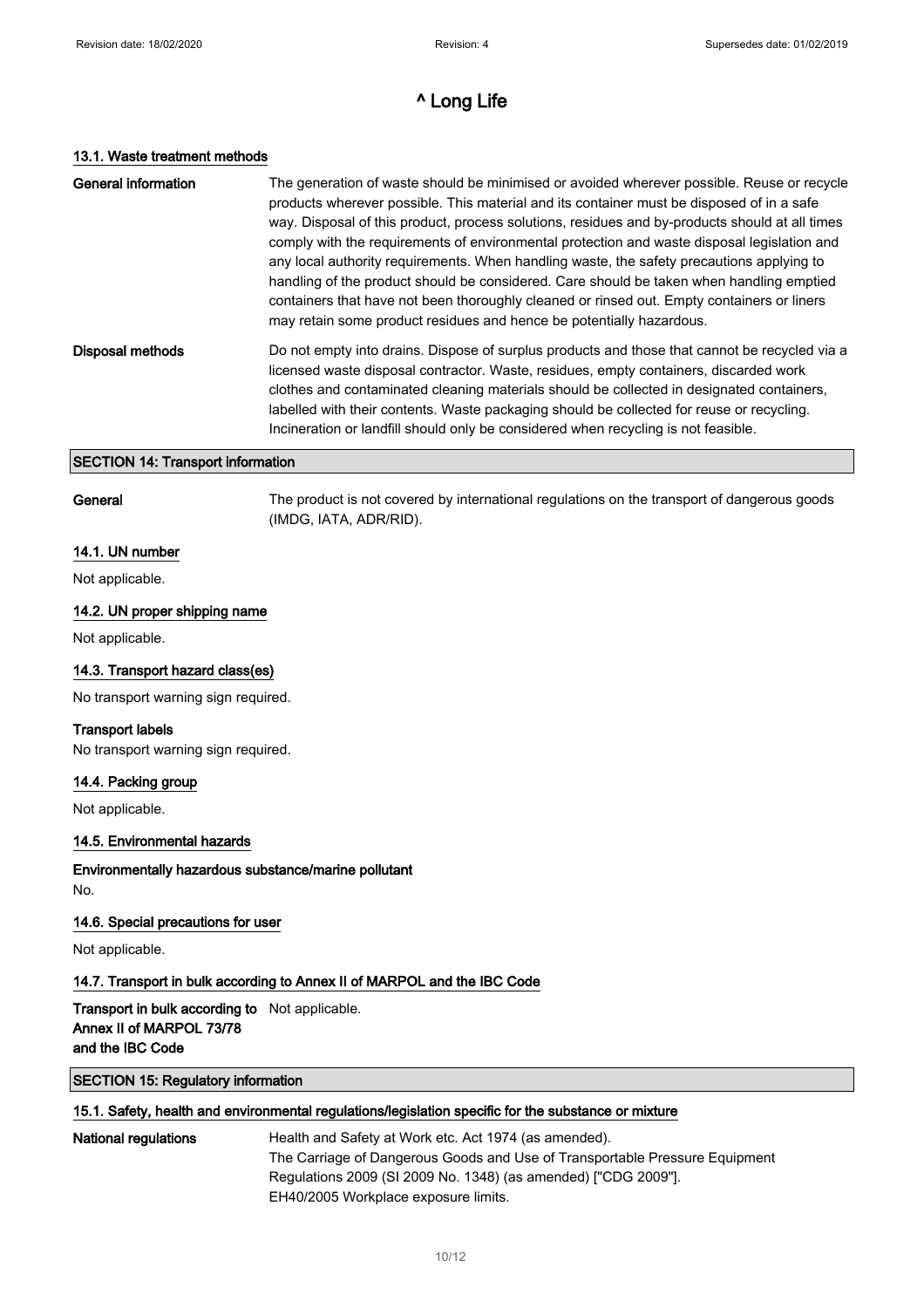$\overline{\mathbf{1}}$ 

# ^ Long Life

# 15.2. Chemical safety assessment

No chemical safety assessment has been carried out.

## Inventories

## EU - EINECS/ELINCS

All the ingredients are listed or exempt.

| <b>SECTION 16: Other information</b>                             |                                                                                                                                                                                                                                                                                                                                                                                                                                                                                                                                                                                                                                                                                                                                                                                                                                                                                     |
|------------------------------------------------------------------|-------------------------------------------------------------------------------------------------------------------------------------------------------------------------------------------------------------------------------------------------------------------------------------------------------------------------------------------------------------------------------------------------------------------------------------------------------------------------------------------------------------------------------------------------------------------------------------------------------------------------------------------------------------------------------------------------------------------------------------------------------------------------------------------------------------------------------------------------------------------------------------|
| Abbreviations and acronyms<br>used in the safety data sheet      | ADR: European Agreement concerning the International Carriage of Dangerous Goods by<br>Road.<br>ADN: European Agreement concerning the International Carriage of Dangerous Goods by<br>Inland Waterways.<br>RID: European Agreement concerning the International Carriage of Dangerous Goods by Rail.<br>IATA: International Air Transport Association.<br>ICAO: Technical Instructions for the Safe Transport of Dangerous Goods by Air.<br>IMDG: International Maritime Dangerous Goods.<br><b>CAS: Chemical Abstracts Service.</b><br>ATE: Acute Toxicity Estimate.<br>LC50: Lethal Concentration to 50 % of a test population.<br>LD50: Lethal Dose to 50% of a test population (Median Lethal Dose).<br>EC <sub>50</sub> : 50% of maximal Effective Concentration.<br>PBT: Persistent, Bioaccumulative and Toxic substance.<br>vPvB: Very Persistent and Very Bioaccumulative. |
| <b>General information</b>                                       | Only trained personnel should use this material. This product has been manufactured under<br>ISO 9001 and ISO 14001 Quality and Environmental Management Systems.                                                                                                                                                                                                                                                                                                                                                                                                                                                                                                                                                                                                                                                                                                                   |
| Key literature references and<br>sources for data                | Source: European Chemicals Agency, http://echa.europa.eu/                                                                                                                                                                                                                                                                                                                                                                                                                                                                                                                                                                                                                                                                                                                                                                                                                           |
| <b>Classification procedures</b><br>according to SI 2019 No. 720 | Not classified for health hazards., Not classified for physical hazards., Not classified for<br>environmental hazards.: Calculation method.                                                                                                                                                                                                                                                                                                                                                                                                                                                                                                                                                                                                                                                                                                                                         |
| <b>Training advice</b>                                           | Read and follow manufacturer's recommendations. Only trained personnel should use this<br>material.                                                                                                                                                                                                                                                                                                                                                                                                                                                                                                                                                                                                                                                                                                                                                                                 |
| <b>Revision comments</b>                                         | NOTE: Lines within the margin indicate significant changes from the previous revision.                                                                                                                                                                                                                                                                                                                                                                                                                                                                                                                                                                                                                                                                                                                                                                                              |
| <b>Issued by</b>                                                 | Prepared by Autosmart International Ltd, Lynn Lane, Shenstone, Lichfield, Staffordshire,<br>WS14 0DH, Great Britain.<br>www.autosmartinternational.com<br>rbutler@autosmart.co.uk<br>Tel +44 (0) 1543 481616                                                                                                                                                                                                                                                                                                                                                                                                                                                                                                                                                                                                                                                                        |
| <b>Revision date</b>                                             | 18/02/2020                                                                                                                                                                                                                                                                                                                                                                                                                                                                                                                                                                                                                                                                                                                                                                                                                                                                          |
| <b>Revision</b>                                                  | 4                                                                                                                                                                                                                                                                                                                                                                                                                                                                                                                                                                                                                                                                                                                                                                                                                                                                                   |
| Supersedes date                                                  | 01/02/2019                                                                                                                                                                                                                                                                                                                                                                                                                                                                                                                                                                                                                                                                                                                                                                                                                                                                          |
| <b>SDS number</b>                                                | 10661                                                                                                                                                                                                                                                                                                                                                                                                                                                                                                                                                                                                                                                                                                                                                                                                                                                                               |
| <b>SDS</b> status                                                | Approved.                                                                                                                                                                                                                                                                                                                                                                                                                                                                                                                                                                                                                                                                                                                                                                                                                                                                           |
| Hazard statements in full                                        | EUH208 Contains reaction mass of: 5-chloro-2- methyl-4-isothiazolin-3-one [EC no. 247-500-<br>7] and 2-methyl-2H -isothiazol-3- one [EC no. 220-239-6] (3:1). May produce an allergic<br>reaction.                                                                                                                                                                                                                                                                                                                                                                                                                                                                                                                                                                                                                                                                                  |